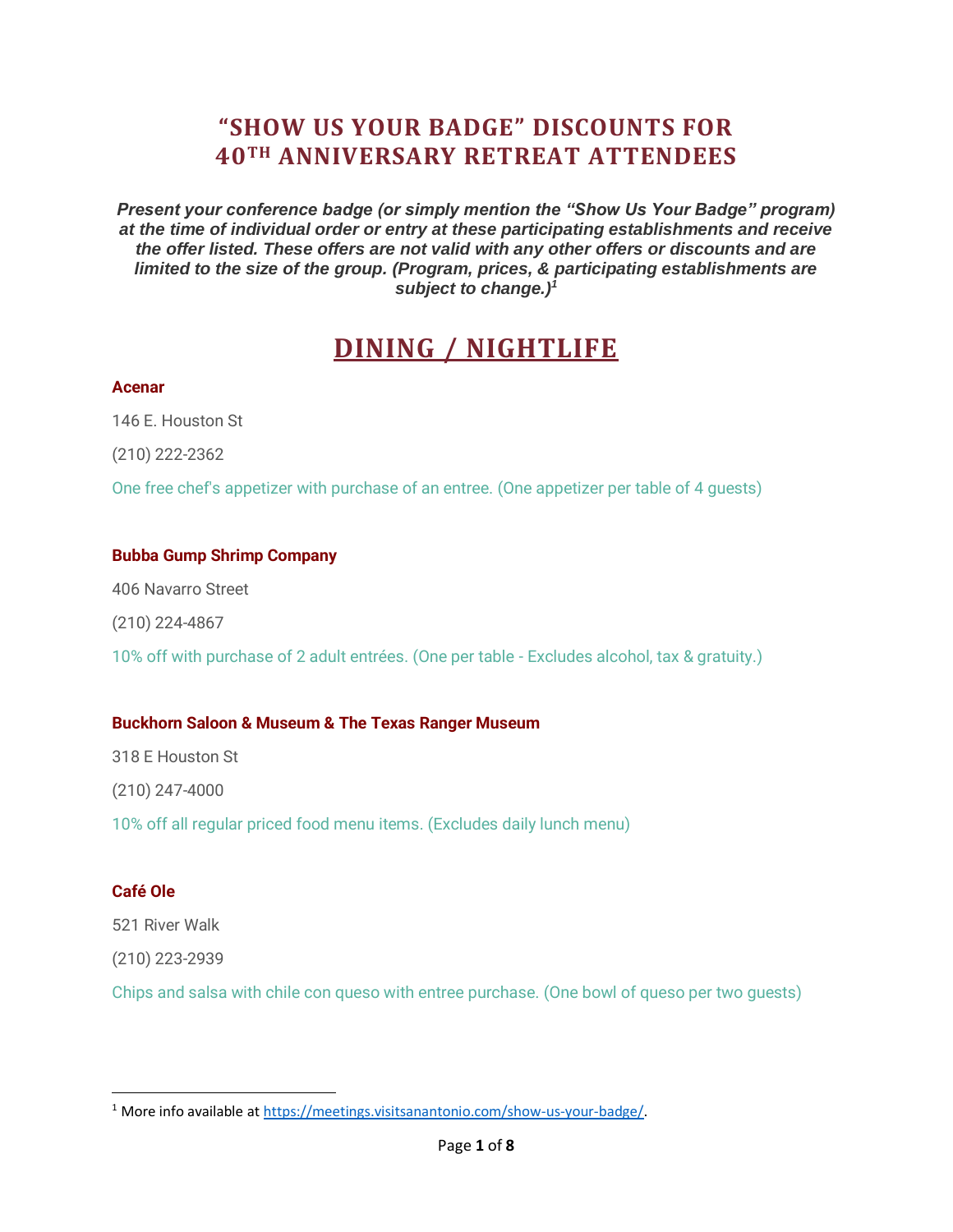#### **County Line River Walk**

111 W. Crockett, Ste. 104 (210) 229-1941 Enjoy a complimentary chef's appetizer with purchase. Limit: One appetizer per table.

#### **Dick's Last Resort**

223 Losoya St (210) 224-0026 15% off your bill. (Excludes alcohol, tax, and gratuity)

#### **Dough Pizzeria Napoletana at Hemisfair**

518 S. Alamo (210) 227-2900 Complimentary chef's treat from the mozzarella bar! (with purchase of food)

#### **Hard Rock Cafe San Antonio**

111 West Crockett (210) 224-7625 20% off food and beverage. (Excludes alcohol)

#### **Howl at the Moon**

111 W. Crockett St., Suite 201 (210) 212-4770 2 for 1 admission. (Sun.-Fri. until 10 pm, Sat. until 9 pm - Not valid during holidays or special events)

#### **Iron Cactus Mexican Grill and Margarita Bar**

200 Riverwalk Street, #100 (210) 224-9835 Free chile con queso with the purchase of entrée. (Limit one per four guests)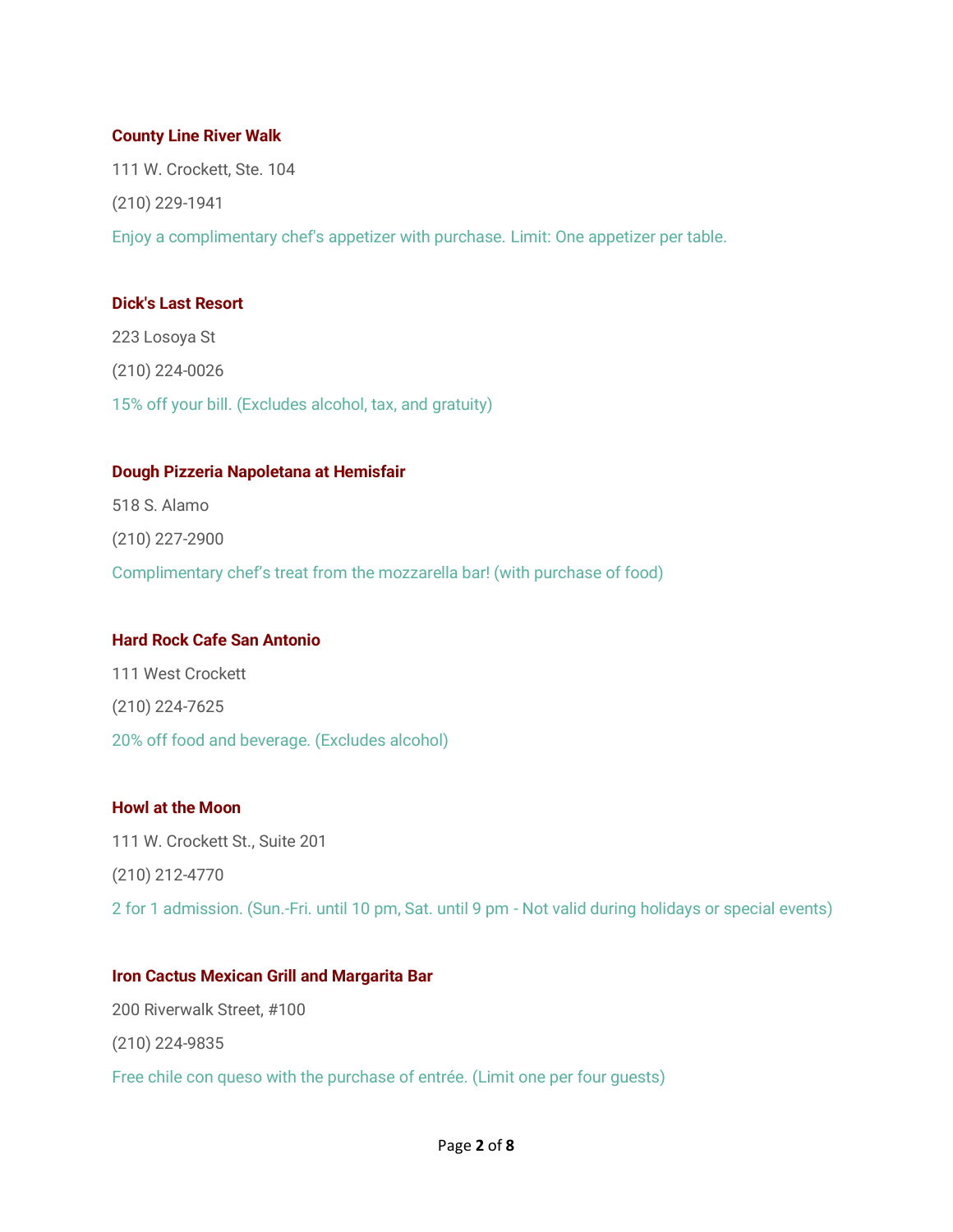#### **Jimmy Buffet's Margaritaville San Antonio**

849 East Commerce Street (210) 973-5911 15% off food, non-alcoholic beverages, and retail. (Excludes sales items)

#### **Joe's Crab Shack**

212 College #100 (210) 271-9981 10% off with purchase of 2 adult entrées. (One per table - Excludes alcohol, tax & gratuity.)

#### **La Gloria**

100 E Grayson (210) 267-9040 15% off food order of \$10 or more. (Excludes alcohol, tax, gratuity.)

#### **Landry's Seafood House**

517 N. Presa

(210) 229-1010

Free chef's select appetizer of the day with the purchase of an adult entrée. (Limit one appetizer per table.)

#### **Las Canarias**

112 College St

(210) 518-1063

15% off food purchase (Excludes alcohol, tax & gratuity. Not applicable on holidays or special events.)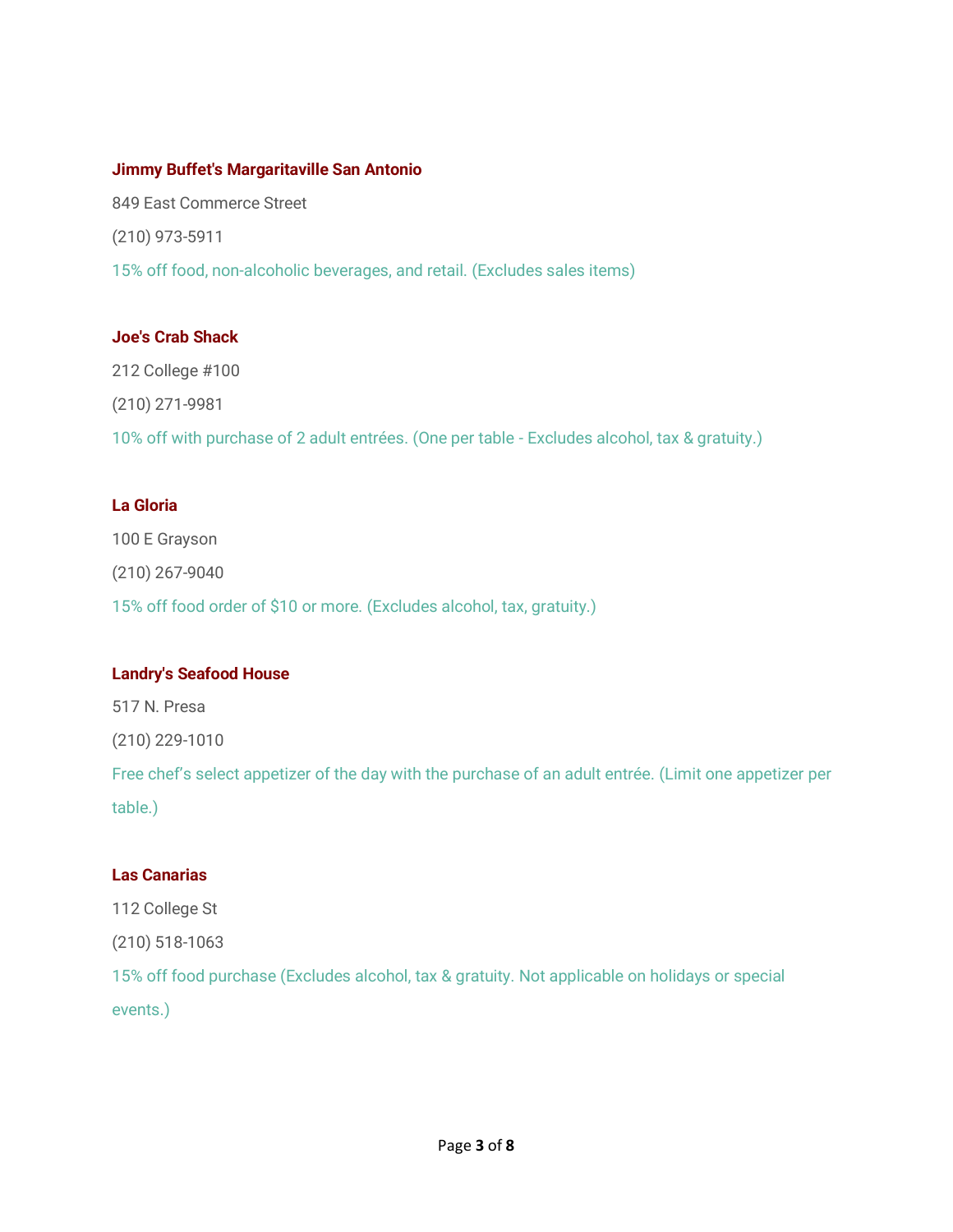#### **Lone Star Café**

237 Losoya (210) 223-9374 One complimentary basket of fried pickles with entree purchase. (One basket per table of 4 guests)

#### **Merkaba**

111 W Crockett St Suite 205 (210) 212-4770 25% off your tab

#### **Michelino's Ristorante Italiano**

521 River Walk (210) 223-2939 1 complimentary order of garlic bread per 2 guests with entree purchase

#### **Morton's The Steakhouse**

300 E. Crockett St. (210) 228-0700 Steak and seafood for \$64 per person. Choice of soup or salad, 6 oz. filet mignon with choice of scallops oreganata, jumbo lump crab cake, or jumbo lobster tail, choice of side dish and dessert.

#### **Ocho at Hotel Havana**

1015 Navarro St (210) 222-2008 15% off Food and non-alcoholic beverages. Monday-Friday, 11am-3pm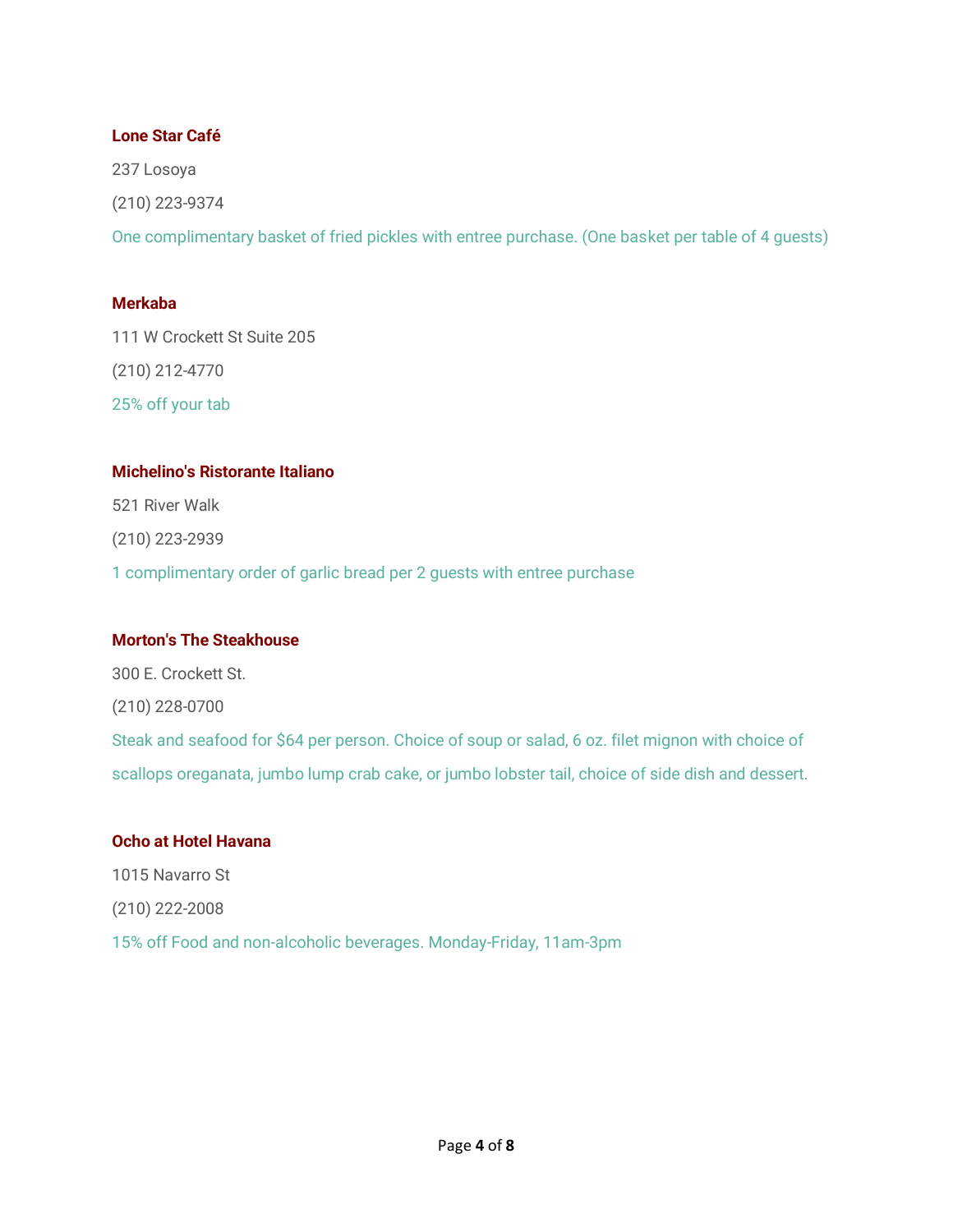#### **Paesanos Riverwalk - Riverwalk Italian Food**

111 W. Crockett St., Ste 101 (210) 227-2782 One complimentary ice cream dessert with purchase of entrée.

#### **Rio Cantina - Riverwalk Mexican Food**

421 E. Commerce (210) 226-8462 15% off purchase of regular priced entrées only. (Excludes alcohol, appetizers & desserts. Discounts for badge holders only.)

#### **Rosario's Mexican Café and Cantina**

910 S. Alamo (210) 223-1806

# Free chef's surprise appetizer with the purchase of adult entrée. (Limit one appetizer per table)

#### **Ruth's Chris Steak House, Riverwalk**

600 E. Market St, Suite L-101 (210) 227-8847 Free Ruth's Chips or Shrimp Voodoo appetizer with the purchase of entrée. (4:30 p.m.–6:30 p.m. daily)

# **Tejas Rodeo Company** 401 Obst Road (830) 980-2205 \$5 off adult admission.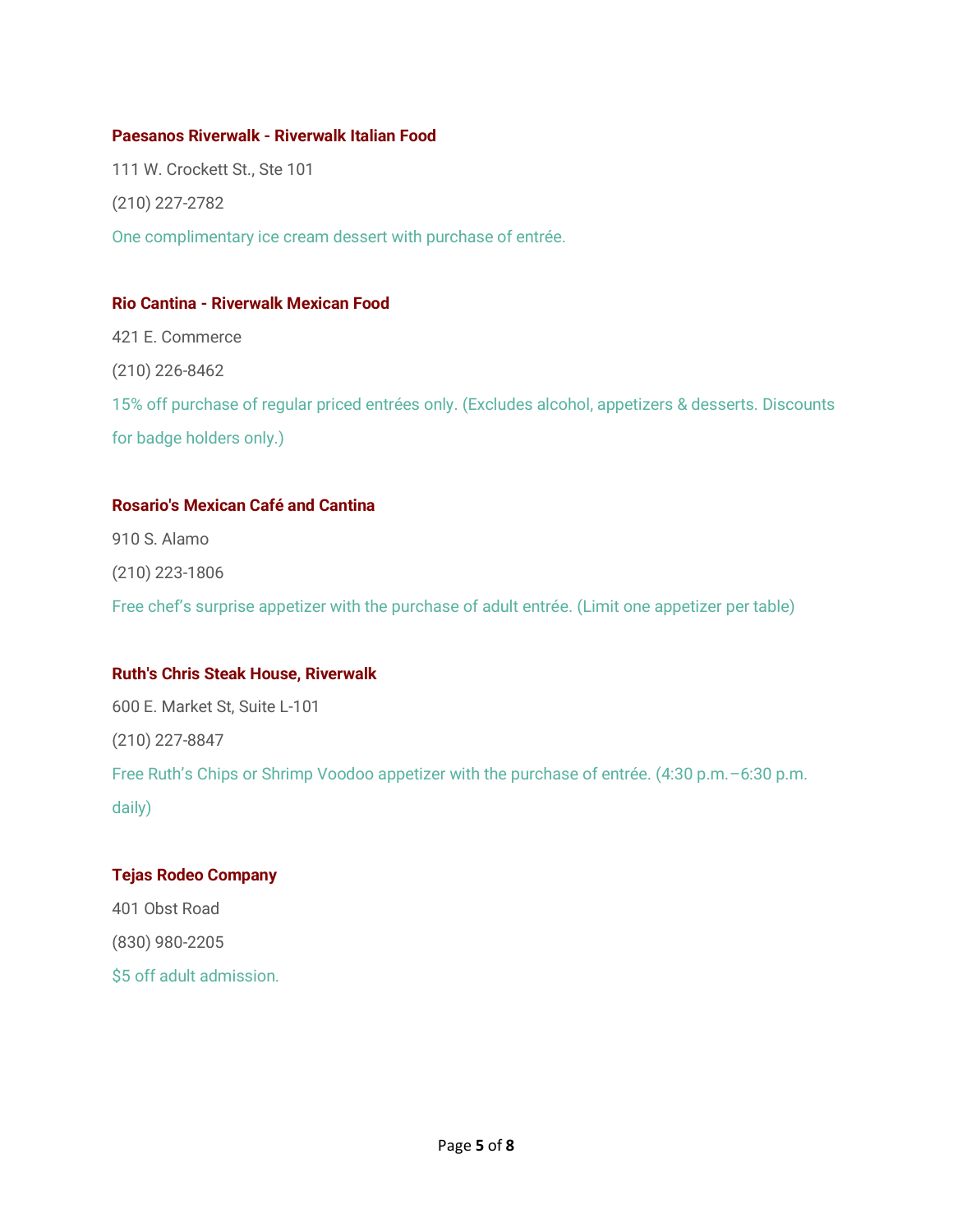#### **Tejas Steakhouse & Saloon**

401 Obst Road (830) 980-2226 20% off regularly priced entrée. Limit one per person.

## **Tex's Sports Bar**

200 South Alamo Street (210) 224-3368 10% off food/beverage items. (Excludes alcohol, 4:30 p.m. - 6 p.m.)

### **Texas de Brazil San Antonio**

313 E. Houston (210) 299-1600 15% off full-price dinner.

#### **The Palm Restaurant**

233 E. Houston (210) 226-7256 One complimentary slice of New York Cheesecake with purchase of entrée.

#### **Yard House**

849 E. Commerce St (210) 354-3844 10% off all regularly priced food items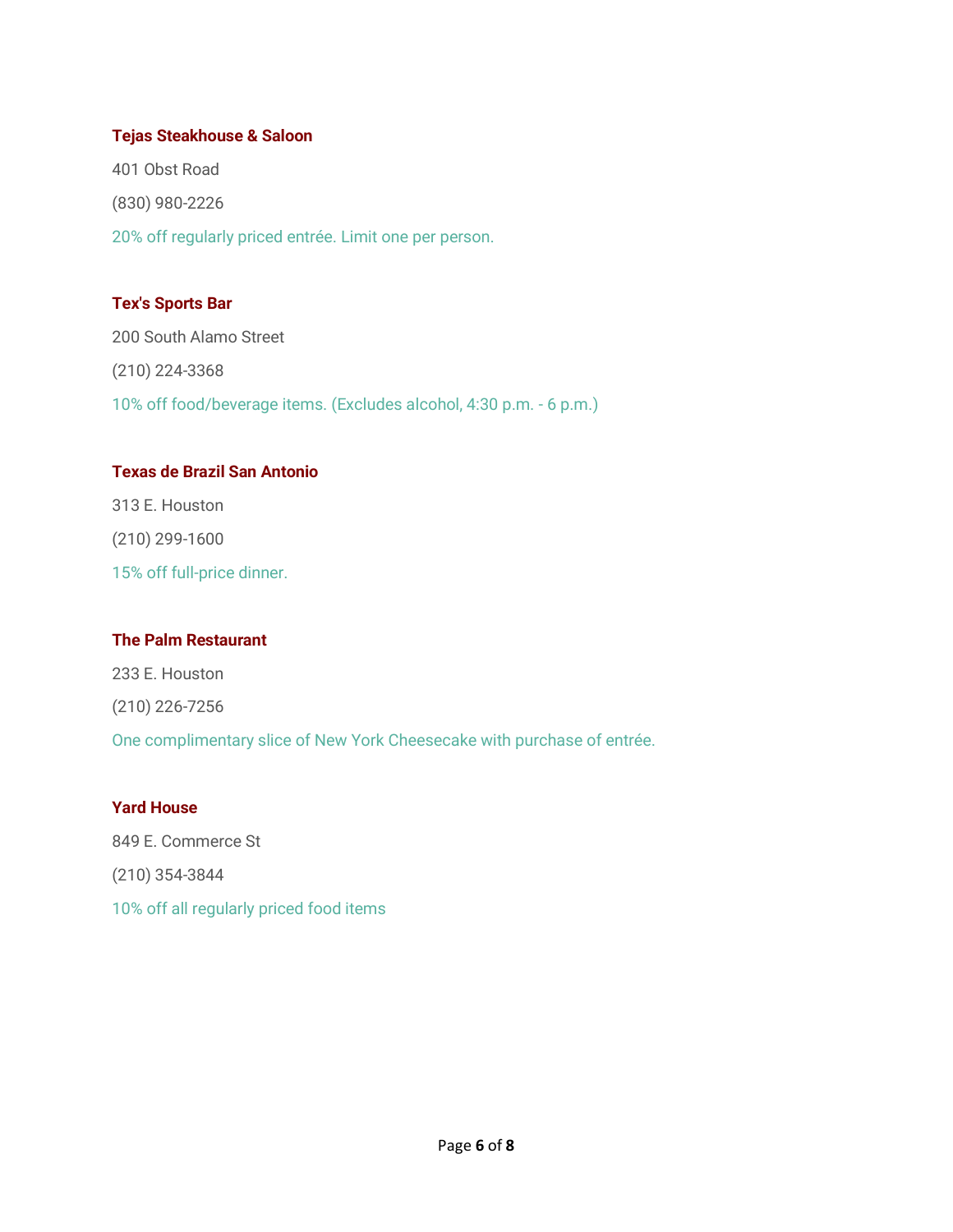# **THINGS TO DO**

## **Alamo Helicopter Tours San Antonio**

8535 Mission Rd. Ste 104 | 210.921.2359 | Helicopter Tours 10% off any helicopter tour

# **Gray Line Tours**

GrayLineSA.com | 800.341.6000 Option 2 | Tours 10% off all sightseeing tours. (Promo Code: SUYB)

# **Natural Bridge Wildlife Ranch**

26515 Natural Bridge Caverns Rd | 830.438.7400 | African Safari, Texas Style! Group Pricing: \$18.50/adult & \$16.50/senior over age 65

# **RJA Ghost Tours**

315 Alamo Plaza | Ghost Tour \$3 off per ticket using coupon code: RJASUYB

## **San Antonio Zoo**

3903 N. St. Mary's Street | 210.734.7184 | Attraction 20% off gate price

## **SeaWorld®**

10500 SeaWorld Drive | 210.523.3652 | Attraction \$45 single day ticket (SeaWorld.com)

## **Tejas Rodeo Company**

401 Obst Road, Bulverde, TX | 830.980.2226 | Steakhouse \$5 off adult admission.